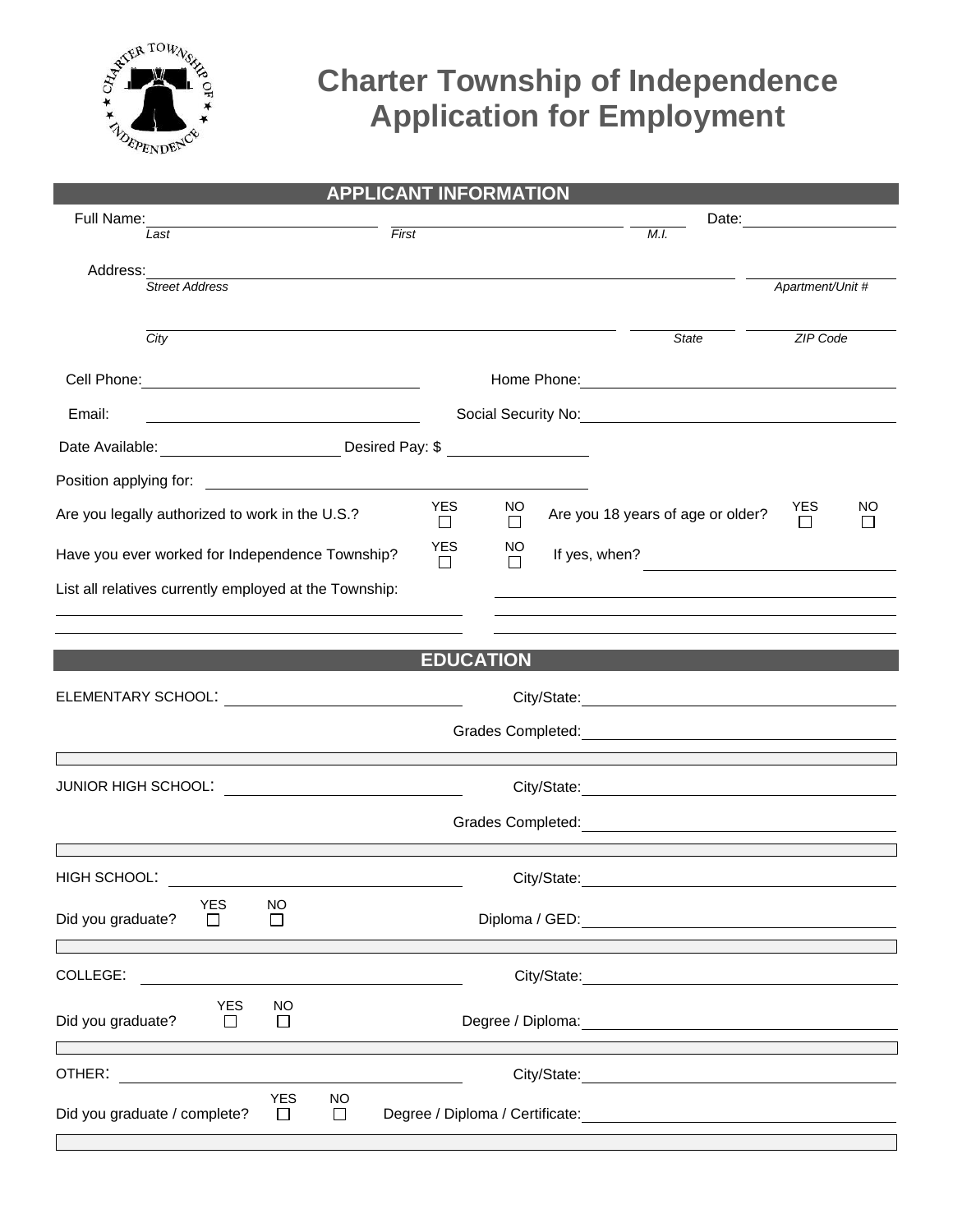## **EMPLOYMENT HISTORY List all jobs held in the past ten (10) years starting with your present or most recent job.**

**Attach additional sheets if necessary.**

| Company:<br>Address:          |                                                                                                                                                                                                                                |                               |               | Phone: <u>_______________</u><br>Supervisor: Victor Control of The Control of The Control of The Control of The Control of The Control of The Co |  |  |  |
|-------------------------------|--------------------------------------------------------------------------------------------------------------------------------------------------------------------------------------------------------------------------------|-------------------------------|---------------|--------------------------------------------------------------------------------------------------------------------------------------------------|--|--|--|
| Job Title:                    | Starting Salary: \$<br><u> 1989 - Johann Barnett, fransk politiker (</u>                                                                                                                                                       | Ending Salary: \$             |               |                                                                                                                                                  |  |  |  |
| Responsibilities:             |                                                                                                                                                                                                                                |                               |               |                                                                                                                                                  |  |  |  |
| Employed from:                |                                                                                                                                                                                                                                |                               |               | thru Reason for Leaving:                                                                                                                         |  |  |  |
|                               | May we contact your previous supervisor for a reference?                                                                                                                                                                       | <b>YES</b><br>П               | NO.<br>П      |                                                                                                                                                  |  |  |  |
|                               |                                                                                                                                                                                                                                |                               |               |                                                                                                                                                  |  |  |  |
| Company:                      | <u> 1989 - Johann Stoff, Amerikaansk politiker († 1908)</u>                                                                                                                                                                    |                               |               |                                                                                                                                                  |  |  |  |
| Address:                      |                                                                                                                                                                                                                                |                               |               | Supervisor: William Supervisor:                                                                                                                  |  |  |  |
| Job Title:                    | Starting Salary: \$<br><u> 1989 - Johann Barbara, martin a</u>                                                                                                                                                                 | Ending Salary: \$             |               |                                                                                                                                                  |  |  |  |
| Responsibilities:             | <u> 1980 - Johann Barn, amerikansk politiker (d. 1980)</u>                                                                                                                                                                     |                               |               |                                                                                                                                                  |  |  |  |
| Employed from:                | thru and the control of the control of the control of the control of the control of the control of the control of the control of the control of the control of the control of the control of the control of the control of the |                               |               | Reason for Leaving: <u>contained a series of the series of the series of the series of the series of the series of</u>                           |  |  |  |
|                               | May we contact your previous supervisor for a reference?                                                                                                                                                                       | <b>YES</b><br>$\perp$         | NO<br>$\Box$  |                                                                                                                                                  |  |  |  |
|                               |                                                                                                                                                                                                                                |                               |               |                                                                                                                                                  |  |  |  |
| Company:                      |                                                                                                                                                                                                                                |                               |               |                                                                                                                                                  |  |  |  |
| Address:                      |                                                                                                                                                                                                                                |                               |               | Supervisor: 2000                                                                                                                                 |  |  |  |
| Job Title:                    | Starting Salary: \$<br><u> 1990 - Johann Barbara, martin a</u>                                                                                                                                                                 | Ending Salary: \$<br><u>[</u> |               |                                                                                                                                                  |  |  |  |
| Responsibilities:             |                                                                                                                                                                                                                                |                               |               |                                                                                                                                                  |  |  |  |
| Employed from:                | thru and the state of the state of the state of the state of the state of the state of the state of the state                                                                                                                  |                               |               | Reason for Leaving:<br><u>Example 2008</u>                                                                                                       |  |  |  |
|                               | May we contact your previous supervisor for a reference?                                                                                                                                                                       | <b>YES</b><br>$\perp$         | NO<br>$\perp$ |                                                                                                                                                  |  |  |  |
| <b>ADDITIONAL INFORMATION</b> |                                                                                                                                                                                                                                |                               |               |                                                                                                                                                  |  |  |  |

**List any special training or skills that would be of benefit in the job for which you are applying. (Language, machine operation, software, CPR, etc.)**